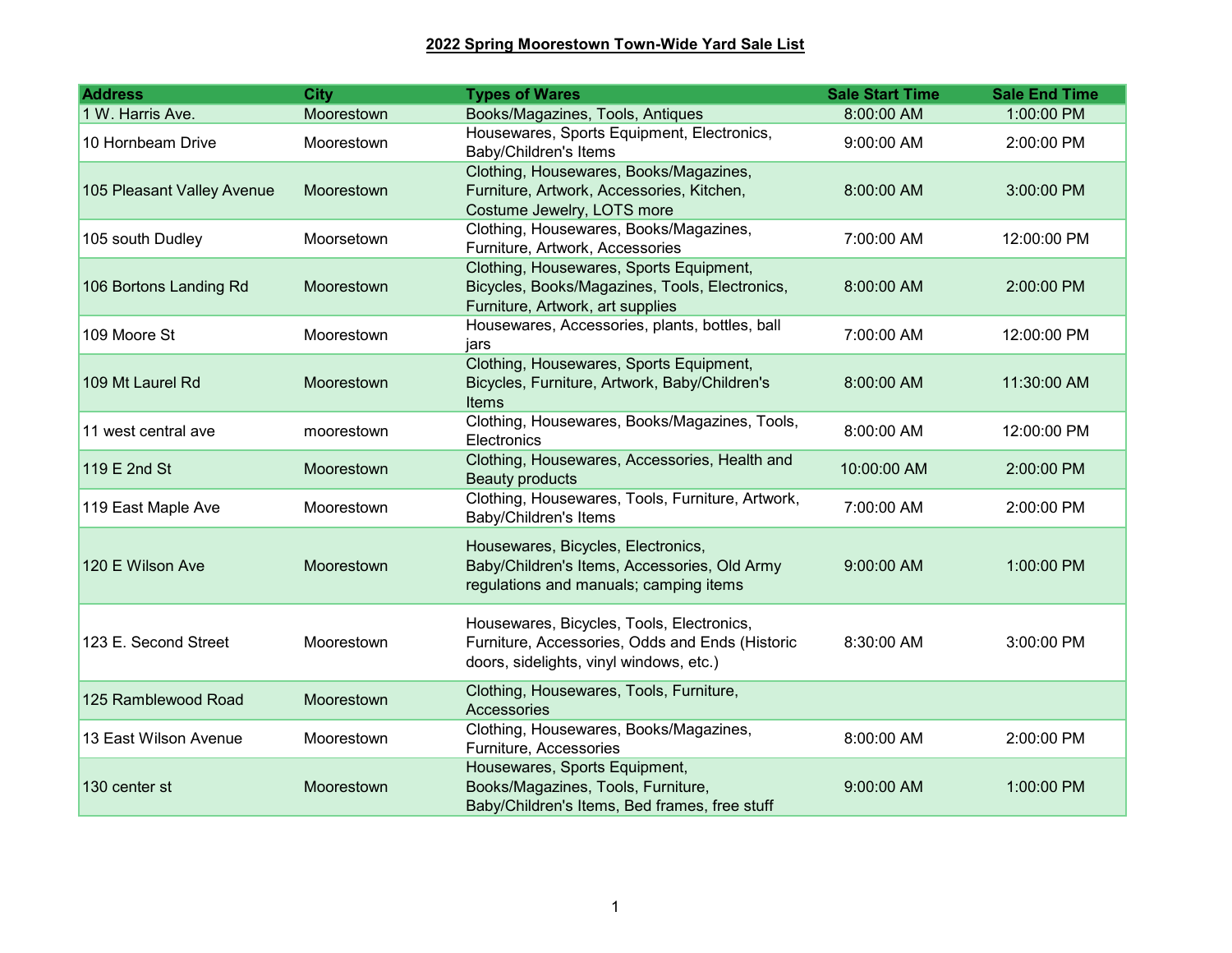| <b>Address</b>            | <b>City</b> | <b>Types of Wares</b>                                                                                                                                  | <b>Sale Start Time</b> | <b>Sale End Time</b> |
|---------------------------|-------------|--------------------------------------------------------------------------------------------------------------------------------------------------------|------------------------|----------------------|
| 130 East Main Street      | Moorestown  | Clothing, Housewares, Books/Magazines, Tools,<br>Electronics, Furniture, Accessories, 40's<br>refrigerator, cash register, 40-50's bric a brac,<br>etc | 8:30:00 AM             | 3:30:00 PM           |
| 130 S LENOLA RD           | Moorestown  | Clothing, Housewares, Sports Equipment,<br>Bicycles, Books/Magazines, Tools, Electronics,<br>Furniture                                                 | 8:00:00 AM             | 1:00:00 PM           |
| 133 Center Street         | Moorestown  | Housewares, Sports Equipment, Tools,<br>Electronics, Furniture, Antique items/ machines                                                                | 8:30:00 AM             | 1:30:00 PM           |
| 14 Pleasant Valley Avenue | Moorestown  | Clothing, Housewares, Sports Equipment,<br>Books/Magazines, Tools, Furniture,<br>Baby/Children's Items, Accessories                                    | 9:00:00 AM             | 2:00:00 PM           |
| 15 E Sutton Ave           | Moorestown  | Clothing, Housewares, Books/Magazines,<br>Electronics, Furniture, Artwork, Accessories, A<br>little of this, a little of that!                         | 9:00:00 AM             | 1:00:00 AM           |
| 152 Oakmont Dr            | Moorestown  | Clothing, Housewares, Artwork                                                                                                                          | 9:00:00 AM             | 1:00:00 PM           |
| 153 Forest Road           | Moorestown  | Clothing, Housewares, Sports Equipment,<br>Bicycles, Furniture                                                                                         | 9:30:00 AM             | 3:30:00 PM           |
| 18 W. Walnut Ave          | Moorestown  | Clothing, Housewares, Sports Equipment,<br>Books/Magazines, Furniture, Artwork                                                                         | 8:00:00 AM             | 12:00:00 PM          |
| 20 Castleton Lane         | Moorestown  | Clothing, Housewares, Sports Equipment,<br>Bicycles, Books/Magazines, Furniture, Artwork,<br>Accessories                                               | 8:00:00 AM             | 12:00:00 PM          |
| 207 Laurel Creek Blvd     | Moorestown  | Clothing, Housewares, Sports Equipment,<br>Baby/Children's Items, Accessories, Exercise<br>bench                                                       | 1:30:00 PM             | 4:00:00 PM           |
| 208 Locust St             | Moorestown  | Housewares, Sports Equipment, Bicycles,<br>Electronics, Furniture, Accessories, Vintage<br>costume jewelry, Jimmy Buffet Concoction<br>Maker           | 7:00:00 AM             | 3:00:00 PM           |
| 209 Hedgeman Rd           | Moorestown  | Housewares, Sports Equipment, Furniture                                                                                                                | 9:00:00 AM             | 2:00:00 PM           |
| 21 E. COOPER AVE.         | Moorestown  | Clothing, Housewares, Sports Equipment,<br>Books/Magazines, Tools, Electronics, Furniture                                                              | 8:00:00 AM             | 2:00:00 PM           |
| 214 Mill Street           | Moorestown  | Housewares, Books/Magazines, Tools,<br><b>Baby/Children's Items</b>                                                                                    | 8:00:00 AM             | 11:00:00 AM          |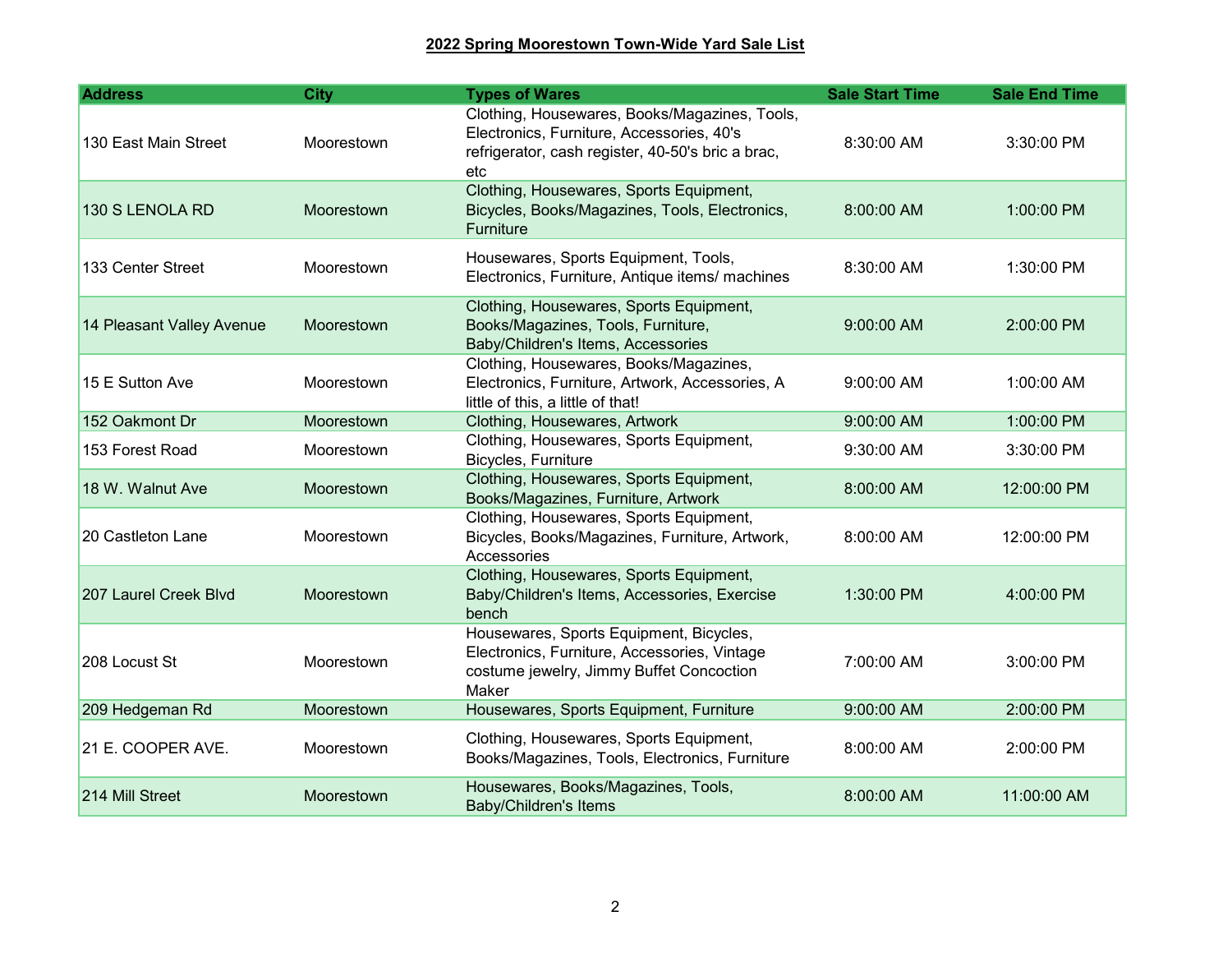| <b>Address</b>         | <b>City</b>       | <b>Types of Wares</b>                                                                                                                                                                     | <b>Sale Start Time</b> | <b>Sale End Time</b> |
|------------------------|-------------------|-------------------------------------------------------------------------------------------------------------------------------------------------------------------------------------------|------------------------|----------------------|
| 229 Moore St           | Moorestown        | Clothing, Housewares, Sports Equipment,<br>Books/Magazines, Electronics, Furniture,<br>Artwork, Accessories                                                                               | 7:30:00 AM             | 4:00:00 PM           |
| 233 Demarest Road      | Moorestown        | Housewares, Books/Magazines, Electronics,<br>Artwork, Accessories                                                                                                                         | 9:00:00 AM             | 2:00:00 PM           |
| 233 Linden Avenue.     | Moorestown        | Clothing, Housewares, Books/Magazines,<br>Electronics, Furniture, Accessories                                                                                                             | 8:30:00 AM             | 2:00:00 PM           |
| 233 west second street | Moorestown        | Housewares, Furniture                                                                                                                                                                     | 9:00:00 AM             | 2:00:00 PM           |
| 235 Country Club Dr    | Moorestown        | Clothing, Housewares, Books/Magazines, Tools,<br>Electronics, Furniture, Artwork                                                                                                          | 9:00:00 AM             | 1:00:00 PM           |
| 237 Demarest Rd        | Moorestown        | Housewares, Books/Magazines, Accessories,<br>Cut glass, china, toys, vintage collectibles                                                                                                 | 9:00:00 AM             | 3:00:00 PM           |
| 24 West Central Ave    | Moorestown        | Housewares, Sports Equipment, Electronics,<br>Furniture, Accessories                                                                                                                      | 10:00:00 AM            | 1:00:00 PM           |
| 244 Linden Street      | <b>Moorestown</b> | Clothing, Housewares, Baby/Children's Items,<br>Music CDs, Music Record Albums                                                                                                            | 8:00:00 AM             | 1:00:00 PM           |
| 252 Linden Street      | Moorestown        | Clothing, Housewares, Sports Equipment,<br>Furniture, Baby/Children's Items, Accessories                                                                                                  | 9:00:00 AM             | 12:00:00 PM          |
| 254 W Main, St         | Moorestown        | Clothing, Housewares, Furniture, Artwork,<br>Baby/Children's Items, Accessories                                                                                                           | 9:00:00 AM             | 2:00:00 PM           |
| 277 W 3rd St           | Moorestown        | Clothing, Housewares, Electronics, Furniture,<br>Artwork, Baby/Children's Items, Accessories                                                                                              | 9:00:00 AM             | 4:00:00 PM           |
| 28 Castleton Lane      | Moorestown        | Furniture, Antique stoves, steamer trunks, old<br>cabinet radio and singer sewing machine                                                                                                 | 8:00:00 AM             | 1:00:00 PM           |
| 292 Linden Street      | Moorestown        | Baby/Children's Items, Fig trees                                                                                                                                                          | 8:00:00 AM             | 12:00:00 PM          |
| 3 Cobblestone Court    | Moorestown        | Housewares, Sports Equipment,<br>Books/Magazines, Tools, Furniture, Artwork                                                                                                               | 8:30:00 AM             | 12:00:00 PM          |
| 3 cortland shire dr    | Moorestown        | Clothing, Housewares, Sports Equipment,<br>Bicycles, Books/Magazines, Tools, Electronics,<br>Furniture, Artwork, model airplane collection,<br>puzzles, mexican blankets, office supplies | 7:00:00 AM             | 2:00:00 PM           |
| 3 Sycamore Ln          | Moorestown        | Clothing, Housewares, Sports Equipment, Tools,<br>Electronics, Furniture, Accessories                                                                                                     | 7:00:00 AM             | 12:00:00 PM          |
| 3 winterberry road     | Moorestown        | Housewares, Furniture, Artwork, Accessories                                                                                                                                               | 8:00:00 AM             | 1:00:00 PM           |
| 302 Pembrook ave       | Moorestown        | Housewares, Books/Magazines, Accessories                                                                                                                                                  |                        |                      |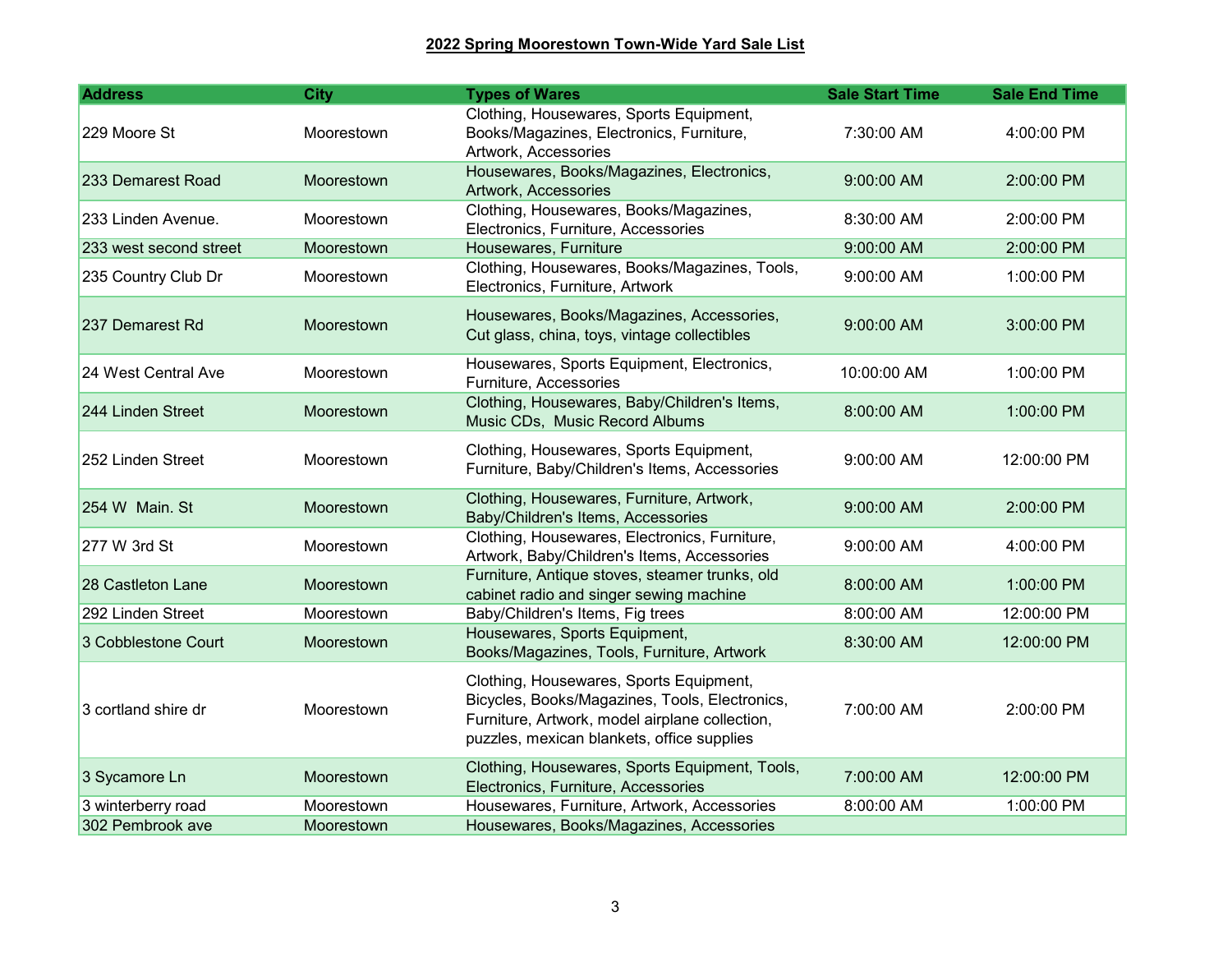| <b>Address</b>           | <b>City</b>       | <b>Types of Wares</b>                                                                                                                                              | <b>Sale Start Time</b> | <b>Sale End Time</b> |
|--------------------------|-------------------|--------------------------------------------------------------------------------------------------------------------------------------------------------------------|------------------------|----------------------|
| 305 High Street          | Moorestown        | Clothing, Housewares, Books/Magazines,<br>Baby/Children's Items, Accessories, Kitchen<br>ware, holiday decorations, milk glass, vintage                            | 8:00:00 AM             | 1:00:00 PM           |
| 309 south Washington Ave | Moorestown        | Clothing, Housewares, Books/Magazines,<br>Furniture, Artwork, Baby/Children's Items,<br>Accessories                                                                | 8:00:00 AM             | 5:00:00 PM           |
| 31 Crider Ave            | Moorestown        | Clothing, Housewares, Tools, Accessories                                                                                                                           |                        |                      |
| 318 East Oak ave         | Moorestown        | Clothing, Housewares, Furniture, Ski Outfits                                                                                                                       | 9:00:00 AM             | 3:00:00 PM           |
| 326 High St              | Moorestown        | Clothing, Housewares, Furniture                                                                                                                                    | 7:30:00 AM             | 1:00:00 PM           |
| 327 Kenilworth Avenue    | Moorestown        | Tools, Accessories, Glass                                                                                                                                          | 8:30:00 AM             | 3:00:00 PM           |
| 335 Linden Street        | Moorestown        | Clothing, Housewares, Sports Equipment,<br>Furniture, Records                                                                                                      | 9:00:00 AM             | 2:00:00 PM           |
| 335 Newbold Ave          | Moorestown        | Clothing, Housewares, Books/Magazines                                                                                                                              | 8:00:00 AM             | 2:00:00 PM           |
| 338 N. Stanwick Road     | Moorestown        | Housewares, Books/Magazines, Baby/Children's<br>Items, BASEBALL CARD LOTS, RECORD<br>ALBUMS, BABY CLOTHES + MORE!                                                  | 8:00:00 AM             | 1:30:00 PM           |
| 400 GLEN AVE             | <b>Moorestown</b> | Clothing, Housewares, Books/Magazines, Tools,<br>Electronics, Furniture, Artwork, Yard tools                                                                       | 8:30:00 AM             | 3:00:00 PM           |
| 400 high street          | Moorestown        | Clothing, Housewares, Sports Equipment,<br>Books/Magazines, Furniture, Artwork,<br>Accessories                                                                     | 8:30:00 AM             | 12:00:00 PM          |
| 404 E Oak Ave            | Moorestown        | Housewares, Sports Equipment, Furniture,<br>Accessories                                                                                                            | 8:00:00 AM             | 12:00:00 PM          |
| 404 Kenwood Drive        | Moorestown        | Clothing, Housewares, Sports Equipment,<br>Books/Magazines, Furniture, Artwork,<br>Baby/Children's Items, Accessories, Home<br>decor, area rugs, video games, toys | 9:00:00 AM             | 4:00:00 PM           |
| 407 Park Blvd            | Moorestown        | Clothing, Housewares, Various household items                                                                                                                      | 8:30:00 AM             |                      |
| 407 providence dr        | Moorestown        | Clothing, Housewares, Sports Equipment,<br>Furniture, Artwork, Accessories                                                                                         | 8:00:00 AM             | 3:00:00 PM           |
| 410 west 3rd Street      | Moorestown        | Housewares, Books/Magazines, Furniture                                                                                                                             | 8:00:00 AM             | 3:00:00 AM           |
| 411 Parker Avenue        | Moorestown        | Clothing, Housewares, Sports Equipment,<br>Books/Magazines, Electronics, Furniture,<br>Accessories                                                                 | 8:00:00 AM             | 3:00:00 PM           |
| 418 Edgemoor drive       | Moorestown        | Electronics, Furniture, Baby/Children's Items                                                                                                                      | 8:00:00 AM             | 12:00:00 AM          |
| 42 East Central Avenue   | Moorestown        | Baby/Children's Items, Miscellaneous items                                                                                                                         | 9:00:00 AM             | 1:00:00 PM           |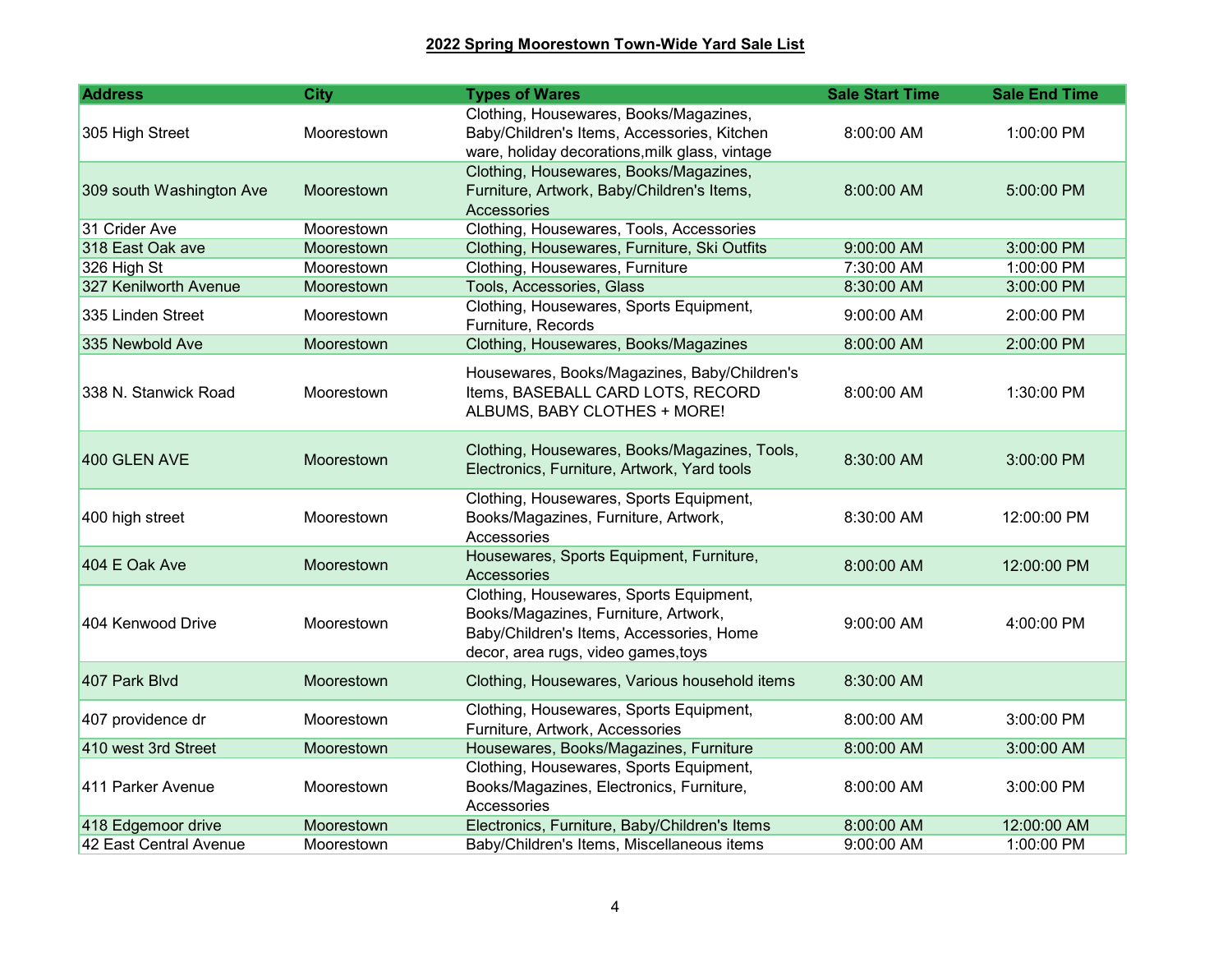| <b>Address</b>        | <b>City</b>       | <b>Types of Wares</b>                                                                                           | <b>Sale Start Time</b> | <b>Sale End Time</b> |
|-----------------------|-------------------|-----------------------------------------------------------------------------------------------------------------|------------------------|----------------------|
| 421 Dawson Streer     | Moorestown        | Clothing, Housewares, Books/Magazines,<br>Furniture, Accessories                                                | 7:30:00 AM             | 3:00:00 PM           |
| 425 Oldershaw Avenue  | Moorestown        | Clothing, Housewares, Sports Equipment,<br>Electronics, Furniture, Artwork                                      | 8:30:00 AM             | 12:00:00 PM          |
| 437 Paul dr           | Moorestown        | Housewares, Books/Magazines, Electronics,<br>Furniture, Artwork, Accessories, Vintage                           | 8:00:00 AM             | 12:00:00 PM          |
| 445 E. Camden Avenue  | Moorestown        | Clothing, Housewares, Sports Equipment,<br>Books/Magazines, Tools, Electronics, Artwork,<br>Accessories, Plants | 7:00:00 AM             | 3:00:00 PM           |
| 450 E Main St         | Moorestown        | Clothing, Housewares, Artwork, Accessories                                                                      | 8:00:00 AM             | 1:00:00 PM           |
| 473 N Church St       | Moorestown        | Clothing, Housewares, Sports Equipment,<br>Bicycles, Electronics, Furniture                                     | 8:00:00 AM             | 12:00:00 PM          |
| 475 N Church St       | Moorestown        | Clothing, Sports Equipment, Books/Magazines,<br>Baby/Children's Items, Accessories                              | 10:00:00 AM            | 2:00:00 PM           |
| 48 E 2nd St           | Moorestown        | Clothing, Housewares, Furniture, Artwork,<br>Baby/Children's Items, Accessories                                 | 9:00:00 AM             | 2:00:00 PM           |
| 5 Dogwood Road        | <b>Moorestown</b> | Clothing, Housewares, Sports Equipment,<br>Books/Magazines, Electronics, Furniture                              | 8:00:00 AM             | 12:00:00 PM          |
| 505 DEVON RD          | <b>Moorestown</b> | Clothing, Books/Magazines, Baby/Children's<br>Items                                                             | 8:30:00 AM             | 12:00:00 AM          |
| 507 Irving Ct         | Moorestown        | Clothing, Housewares, Bicycles,<br>Books/Magazines, Tools, Electronics, Furniture,<br>Artwork, Accessories      | 8:00:00 AM             | 1:00:00 PM           |
| 514 E Main St         | Moorestown        | Housewares, Books/Magazines, Tools,<br>Electronics, Accessories                                                 | 8:00:00 AM             | 12:30:00 PM          |
| 522 N Church St       | Moorestown        | Clothing, Housewares, Furniture,<br><b>Baby/Children's Items</b>                                                | 9:00:00 AM             | 3:00:00 PM           |
| 610 Covington Terrace | Moorestown        | Housewares, Books/Magazines, Tools                                                                              | 8:00:00 AM             |                      |
| 610 WINDSOR PL        | Moorestown        | Clothing, Housewares, Electronics, Furniture                                                                    | 8:00:00 AM             | 3:00:00 PM           |
| 667 Garwood Rd        | Moorestown        | Clothing, Housewares, Bicycles,<br>Books/Magazines, Tools, Electronics, Furniture,<br>Accessories               | 9:30:00 AM             | 2:00:00 AM           |
| 700 Iron Post Road    | Moorestown        | Clothing, Housewares                                                                                            | 8:30:00 AM             | 12:30:00 PM          |
| 708 Maple Leaf Ln     | Moorestown        | Clothing, Housewares, Furniture, Artwork,<br>Baby/Children's Items, Accessories                                 | 8:00:00 AM             | 12:00:00 PM          |
| 720 Kings Highway     | Moorestown        | Clothing, Housewares, Sports Equipment,<br>Books/Magazines, Furniture, Baby/Children's<br>Items                 | 9:00:00 AM             | 3:00:00 PM           |